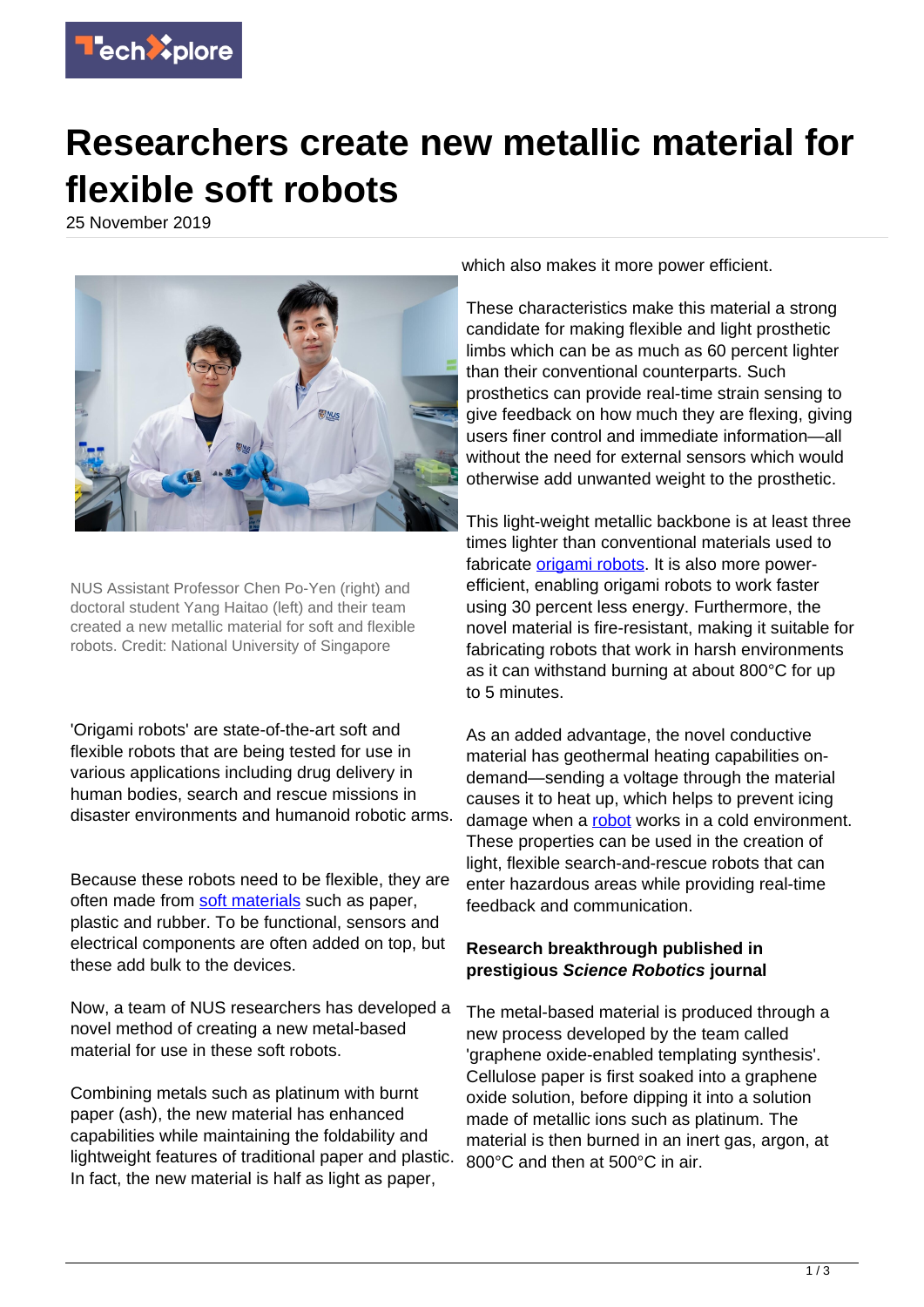

The final product is a thin layer of metal—90 micrometres (?m), or 0.09mm—made up of 70 percent platinum and 30 percent amorphous carbon (ash) that is flexible enough to bend, fold, and stretch. This significant research breakthrough was published in the prestigious scientific journal Science Robotics on 28 August 2019. Other metals such as gold and silver can also be used.

Team leader Assistant Professor Chen Po-Yen used a cellulose template cut out in the shape of a phoenix for his research. "We are inspired by the mythical creature. Just like the phoenix, it can be burnt to ash and reborn to become more powerful than before," said Asst Prof Chen, from NUS Department of Chemical and Biomolecular Engineering.

## **Conductive backbone for smarter origami robots**

The team's material can function as mechanically stable, soft, and conductive backbones that equips robots with strain sensing and communication capabilities without the need for external electronics. Being conductive means the material acts as its own wireless antenna, allowing it to communicate with a remote operator or other robots without the need for external communication modules. This expands the scope of origami robots, such as working in high-risk environments (e.g. chemical spills and fire disaster) as remote-control untethered robots or functioning as artificial muscles or humanoid robotic arms.

"We experimented with different electrically conductive materials to finally derive a unique combination that achieves optimal strain sensing and wireless communication capabilities. Our invention therefore expands the library of unconventional materials for the fabrication of advanced robots," said Mr Yang Haitao, doctoral student at the Department of Chemical and Biomolecular Engineering and the first author of the study.

In the next steps of their research, Asst Prof Chen and his team are looking at adding more functions to the metallic backbone. One promising direction is to incorporate electrochemically active materials to

fabricate energy storage devices such that the material itself is its own battery, allowing for the creation of self-powered robots. The team is also experimenting with other metals such as copper, which will lower the cost of the material's production.

 **More information:** Haitao Yang et al, Multifunctional metallic backbones for origami robotics with strain sensing and wireless communication capabilities, Science Robotics (2019). [DOI: 10.1126/scirobotics.aax7020](http://dx.doi.org/10.1126/scirobotics.aax7020)

Provided by National University of Singapore